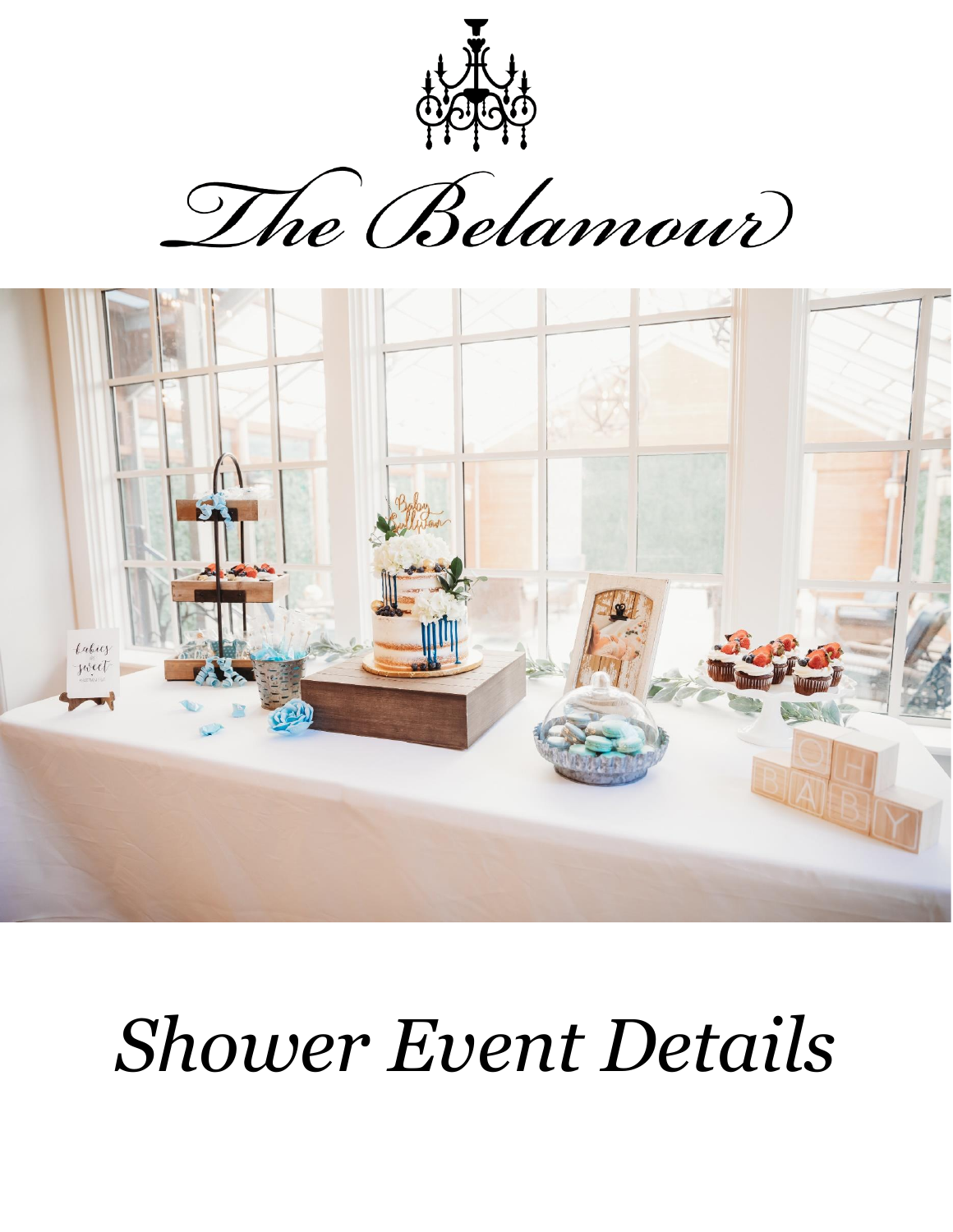# *The Complete Shower Package*

## Available Time Slots 11:00AM – 2:00PM | 4:00PM – 7:00PM

### Starting at \$1150.00

(Plus 8.25% Sales Tax and 18% Service Charge)

### **What's Included:**

- o Exclusive use of the Dining Room and Garden Pavilion for:
	- 1-hour set up prior to event start time
	- 3-hour event time frame
	- 30-minute cleanup at the end of the event
- o Brunch or Lunch Catering for 30 guests; each additional guest is \$20/\$25 per person (plus applicable taxes and service charge)
- o White ceramic meal plates, silverware wrapped in linen napkins, plastic drinking cups
- o 60" round tables and gold Chiavari chairs (based off final guest count)
- o White polyester tablecloth linens
- o Onsite event manager during the timeframe of your event
- o Bluetooth Speaker Connectivity

#### **Exclusions:**

Alcohol is not included with any package as The Belamour is a BYOB venue. Clients who choose to bring in beer and/or wine will be charged a \$150 corking fee. Champagne glasses are included with the corking fee. Any Client wishing to have liquor is required to hire a TABC licensed bartender to serve the guests. Shots and doubles are strictly prohibited.

Dessert items are not included by the venue but can be brought in by Client. Client must provide disposable plates, forks, and napkins to serve with dessert. Any cake/dessert cutting and serving to be done by the Client.

#### **Suggested Items to Bring:**

- o Décor Items (balloons, framed photos, baby/wedding items, floral arrangements and/or centerpieces, signs, guestbook, etc.)
- o Desserts & Sweets (cake, cake pops, macaroons, cookies, donuts etc.)

Menu Selected (see next page): Brunch Lunch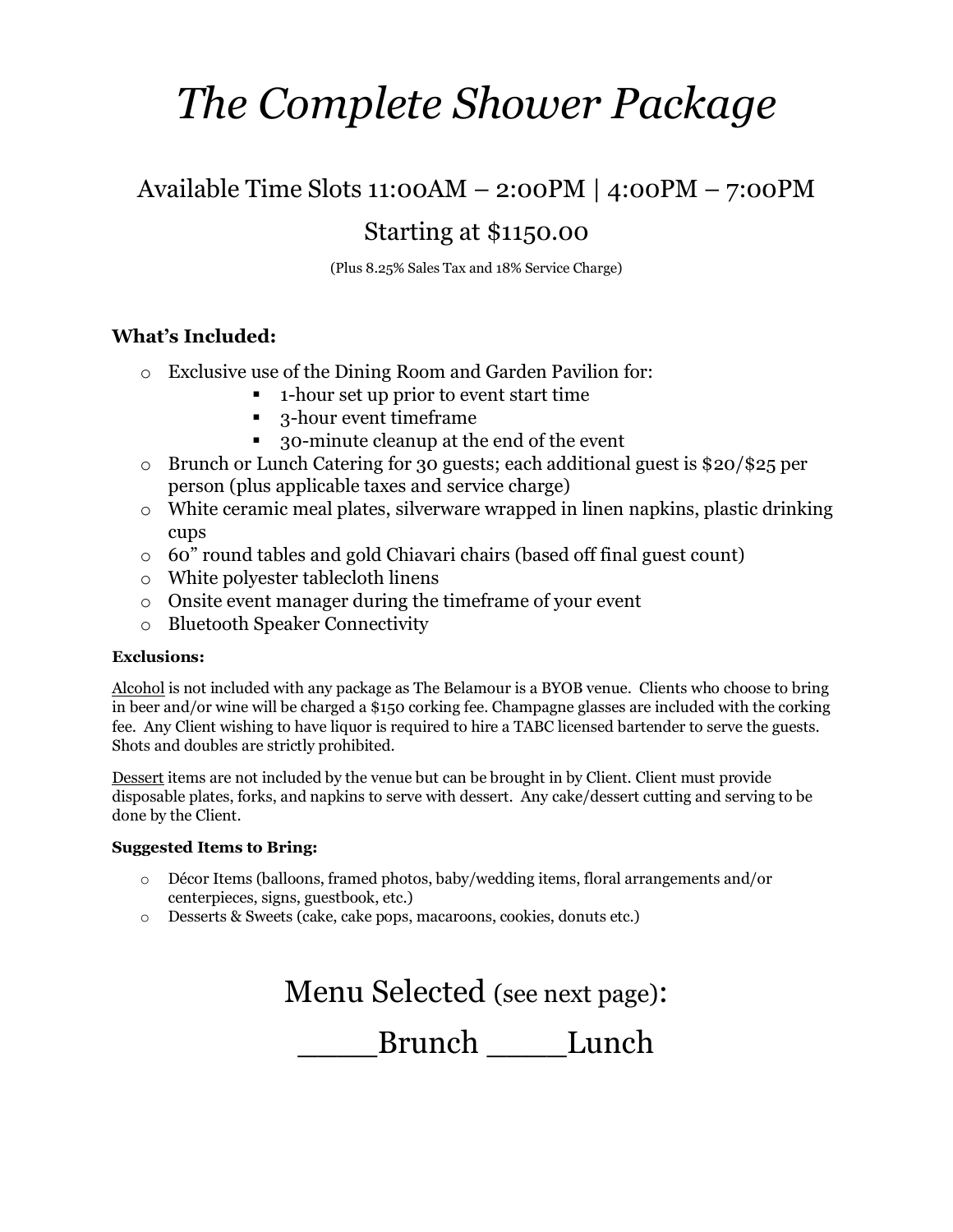# *Brunch Menu*

### \$1150.00 (Pricing for 30 guests)

(Plus 8.25% Sales Tax and 18% Service Charge)

### ❖ **Frittata Egg Bake (Choose one):**

- o Sausage & Bacon
- o Spinach & Red Bell Pepper
- ❖ **Butter Croissants**
- ❖ **Cheesy Potato Gratin Hash**
- ❖ **Fresh Fruit Salad** (selections based on seasonal availability)
- ❖ **Beverages:** Orange Juice, Coffee (cream and sugar provided), and Citrus Water

### **Add-on Food Items** (must be ordered in quantities of 10):

- o Yogurt Parfait Bar with Fresh Fruit \$4.00pp
- o Berry French Toast Bake (Topped with streusel and served with strawberry & raspberry sauce) - \$3.50
- o Assorted Croissants (Chocolate, almond, chocolate almond, seasonal fruit croissants, and additional butter croissants) - \$3.00pp
- o Assorted Bakery Sweets (Blueberry muffins, bran muffins, seasonal fruit pastries, almond croissants, and seasonal fruit croissants) - \$3.00pp
- o Bacon \$2.00pp

### **Add-on Items:**

- o Decorative gold charger plates \$1.50pp
- o Additional Hour \$250.00/hr
- o Additional Guest \$20.00/pp (over 30 guests)

All prices above are subject to an 18% service fee and 8.25% sales tax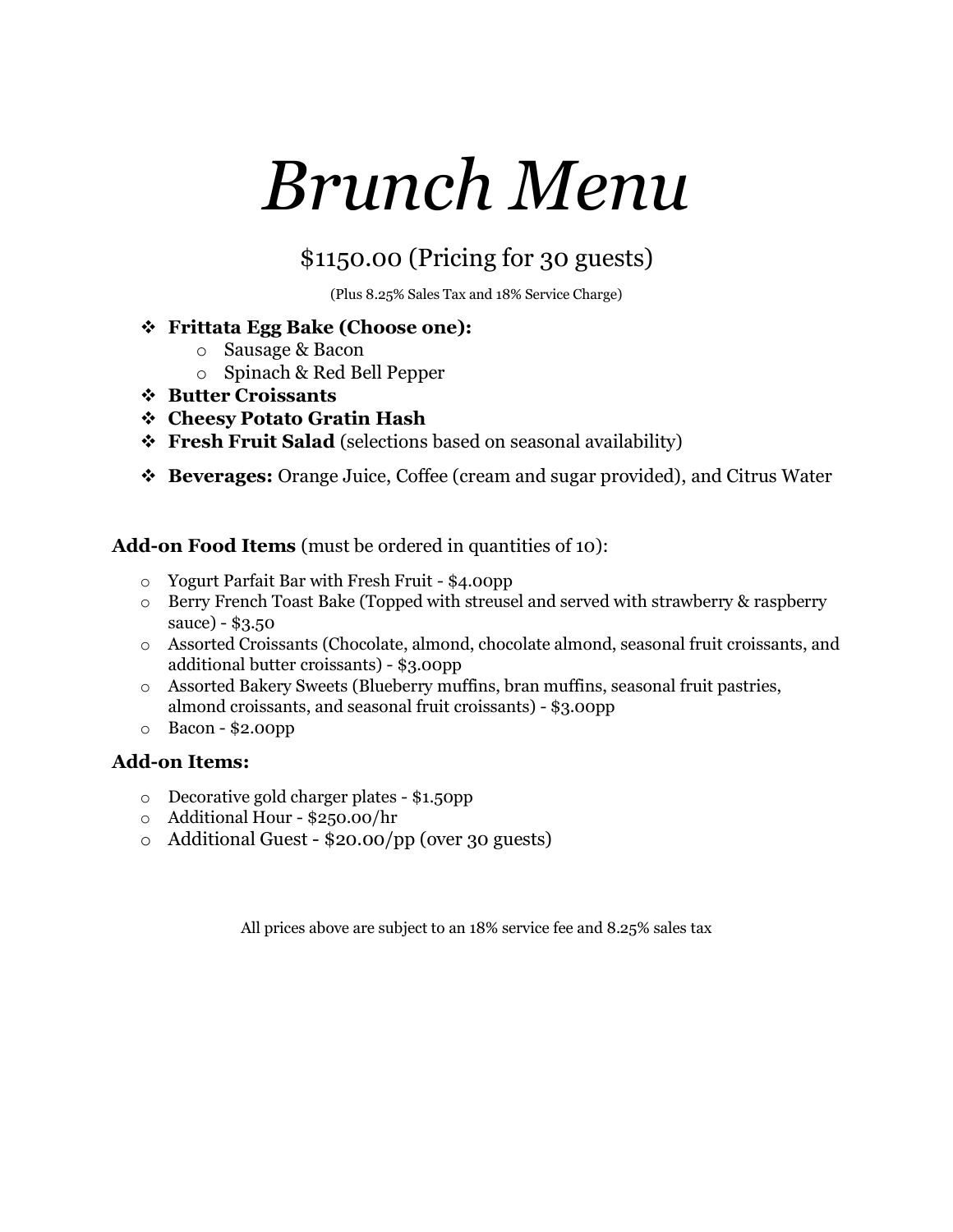# *Lunch Menu*

### \$1250.00 (Pricing for 30 Guests)

(Plus 8.25% Sales Tax and 18% Service Charge)

### ❖ **Assorted Sandwiches** (Choose Three):

- $\circ$  Ham & Swiss
- o Turkey & Provolone
- o Chicken Salad
- o Roast Beef & Cheddar
- o Chicken, Swiss & Pesto
- ❖ **Fresh Fruit** (selections based on seasonal availability)
- ❖ **Salad** (Choose One):
	- o Caesar Salad
		- Romaine Lettuce, Croutons, Parmesan Cheese, and Caesar Dressing
	- o Cranberry Pecan Salad
		- Cranberries, Pecans, Mixed greens, Balsamic Dressing
	- o Seasonal Spinach Salad
		- Spinach, Strawberries, Bacon, Feta, Pecans, French Vinaigrette Dressing
	- o Basil Pesto Pasta Salad
		- Penne Pasta, Sun-dried Tomato Pesto, Basil, Green Onions, Tomatoes & Parmesan Cheese
- ❖ **Beverages:** Lemonade, Iced Tea (unsweet, sugar/sweetener provided), and Citrus Water

### **Add-on Items:**

- o Additional Salad Selection \$3.50pp (must be ordered in quantities of 10)
- o Coffee (cream and sugar provided) and white ceramic mugs \$2.75pp
- o Decorative gold charger plates \$1.50pp
- o Additional Hour \$250.00/hr
- o Additional Guest \$25.00/pp (over 30 guests)

All prices above are subject to an 18% service fee and 8.25% sales tax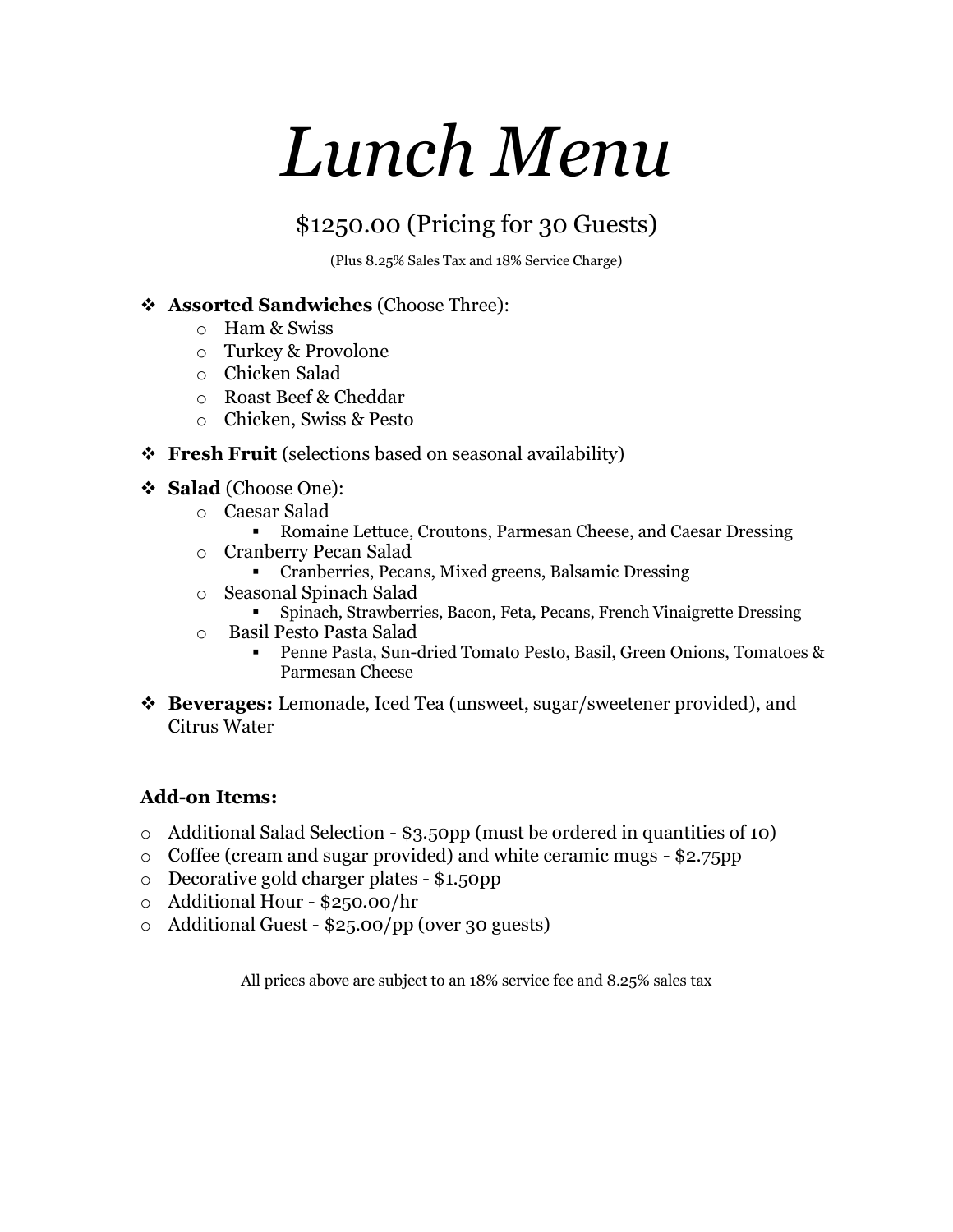# *Venue Rental Package*

Available Time Slots 11:00AM – 2:00PM | 4:00PM – 7:00PM

### Starting at \$800.00

(Plus 8.25% Sales Tax and 18% Service Charge)

### **Venue Rental Includes:**

- o Exclusive use of the Dining Room and Garden Pavilion for:
	- 1-hour set up allowed prior to event time
	- 3-hour timeframe for event
	- 30 minutes for cleanup at end of event
	- Up to 30 guests
- o 60" round tables and gold Chiavari chairs (based off final guest count)
- o White polyester tablecloth linens
- o Onsite event manager during the timeframe of your event
- o Bluetooth Speaker Connectivity

#### **Suggested Items to Bring:**

- o Food items (must be supplied by licensed and insured caterer or restaurant that has a Food Establishment permit with the City of Houston)
- o Décor Items (balloons, framed photos, baby/wedding items, floral arrangements and/or centerpieces, signs, guestbook, etc.)
- o Plates, silverware, napkins, and cups (disposable items make for an easy cleanup)

#### **Exclusions:**

Alcohol is not included with any package as The Belamour is a BYOB venue. Clients who choose to bring in beer and/or wine will be charged a \$150 corking fee. Champagne glasses are included with the corking fee. Any Client wishing to have liquor is required to hire a TABC licensed bartender to serve the guests. Shots and doubles are strictly prohibited.

Dessert items are not included by the venue but can be brought in by Client. Client must provide disposable plates, forks, and napkins to serve with dessert. Any cake/dessert cutting and serving to be done by the Client.

### **Add-On Items:**

- o Coffee (cream and sugar provided) and white ceramic mugs \$2.75pp
- o Citrus Water in Beverage Dispenser and plastic cups \$35.00
- o White ceramic plates, drinking glasses, silverware, white linen napkins \$5.00pp
- o Champagne Glasses \$1.75pp
- o Decorative gold charger plates \$1.50pp
- o Additional Hour \$250.00/hr

All prices above are subject to an 18% service fee and 8.25% sales tax